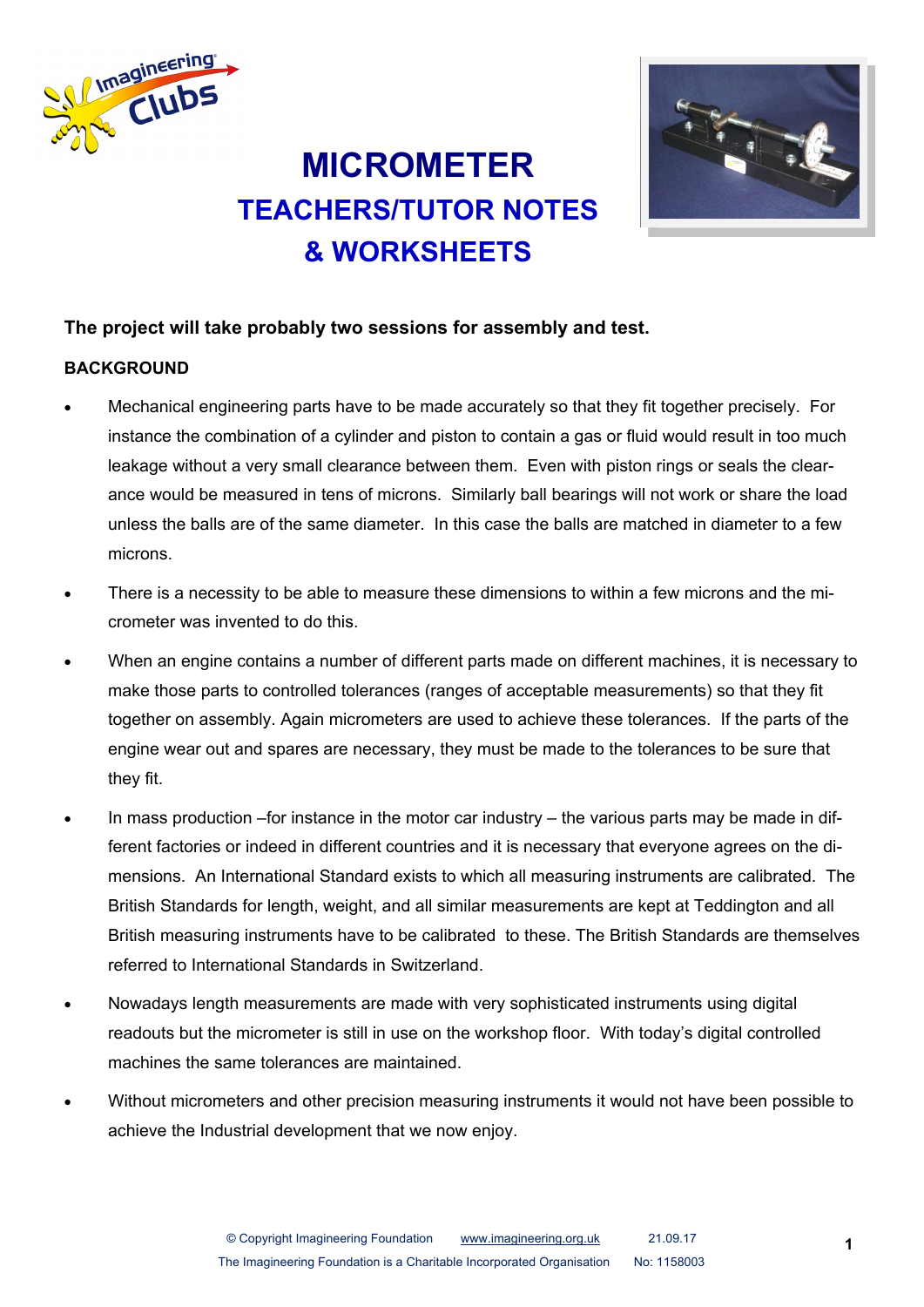

# **MICROMETER**



# **Session 1:**

#### **Blackboard**

#### **Methods of measuring length**.

 Ruler -- Tape Measure -- Gauge -- Radar.—Surveyor's Measuring Wheel MICROMETER, laser, etc.

#### **Screw Threads.**

Pitch of thread - In this case it equals 1 mm. i.e. 1 turn of the shaft moves the shaft by 1mm. and  $1/2$  turn =  $1/2$ mm. etc.

#### **Decimals**

Position of decimal point.

Divisions on linear scale gives 1/10 of centimetre

Divisions on circular scale gives 1/100 and 1/1000 of centimetre.

#### **Practical**

- 1. Assemble anvil and spindle blocks.
- 2. Screw blocks to base.
- 3. Assemble spindle and anvil bars.

## **Session 2**

#### **Blackboard**

Revision

#### **Practical**

- 1. Complete assembly.
- 2. Adjust circular scale so that "0" is at "6 o clock when micrometer is closed.
- 3. Glue linear scale in position.
- 4. Adjust.
- 5. Measure thickness of paper.
- 6. Competition: "who has thickest hair"

#### **Websites**

https://en.wikipedia.org/wiki/Micrometer [www.upscale.utoronto.ca/PVB/Harrison/Micrometer/Micrometer.html](http://www.upscale.utoronto.ca/PVB/Harrison/Micrometer/Micrometer.html)